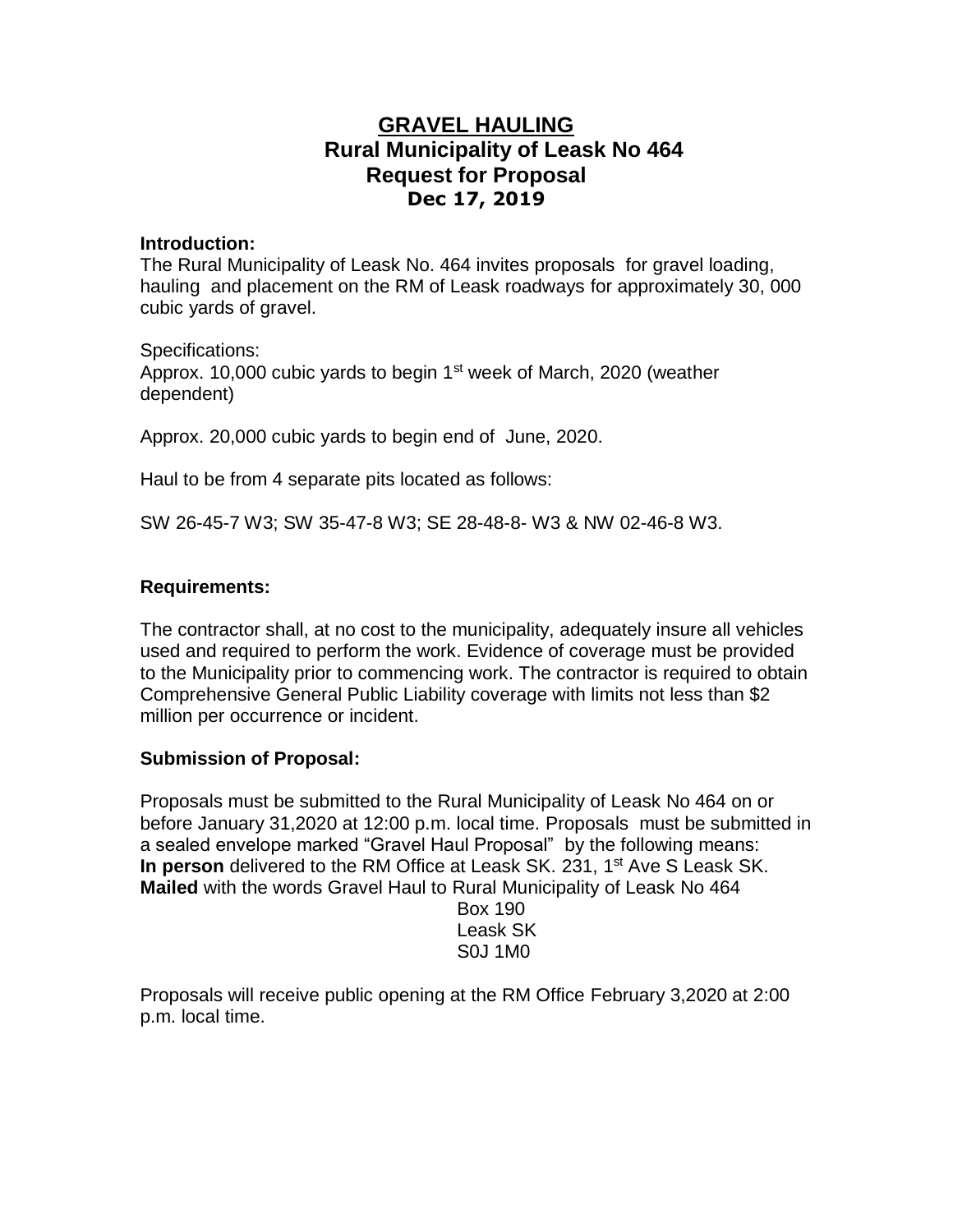# **Proposal Acceptance:**

The Municipality reserves the right to refuse to accept any of the proposals, and the lowest proposal will not necessarily be accepted.

Without limiting the generality of the foregoing, any proposal may be rejected which is incomplete, obscure, or irregular.

The Municipality reserves the right to cancel the acceptance of any proposal at any time before execution of the contract by all parties without any liability against the Municipality.

#### **Late proposals**

Proposals received after the date and time specified above will not be considered.

#### **Proposal Limitations**

Oral and telephone proposals will not be considered Oral and telephone modifications to submitted proposals will not be considered. Modifications will only be accepted in writing by the means noted above.

#### **Proposal Submissions**

All proposals must include the following information:

A listing of the type and number of equipment/machinery to be used for the completion of the load, haul and placement of the gravel, along with a copy of valid liability third party insurance with a minimum \$2 million dollars coverage.

Equipment listing shall include size, type and age.

All equipment must have a current safety.

Evidence of insurance coverage on equipment.

A copy of an up-to-date clearance or letter of good standing with the Saskatchewan Workers Compensation Board is to be included with the proposal submission. Payment of Sask. WCB premium is the responsibility of the contractor.

References for past two years

Fuel surcharge if applicable.